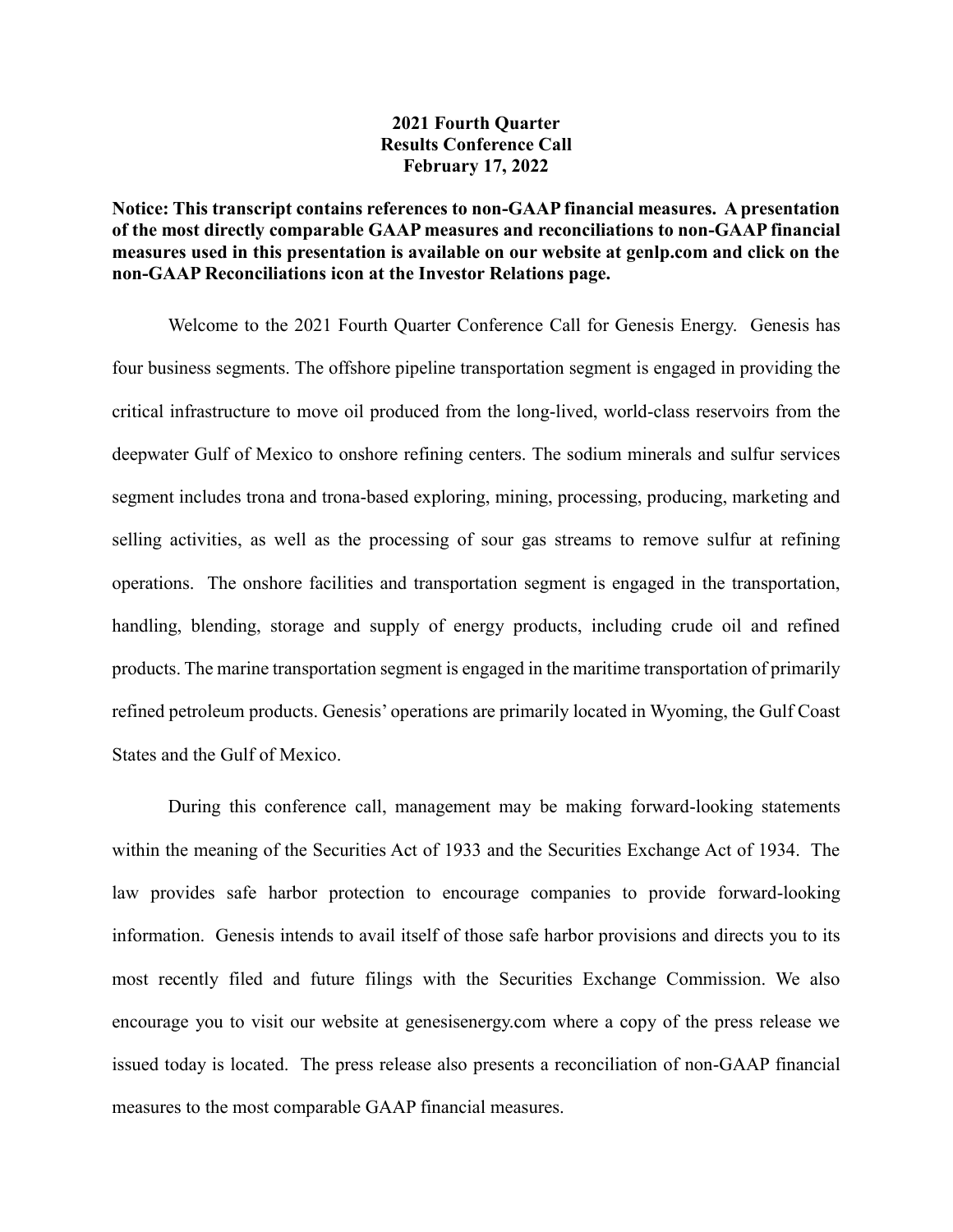At this time, I would like to introduce Grant Sims, CEO of Genesis Energy, L.P. Mr. Sims will be joined by Bob Deere, Chief Financial Officer and Ryan Sims, Senior Vice President – Finance and Corporate Development.

**[Grant]**

Good morning to everyone.

As we stated in our earnings release this morning, 2021 was expected to be a year of transition as our businesses recovered from the impacts of the Covid-19 pandemic and the unprecedented hurricane season of 2020. We did in fact see our businesses begin to recover and our financial performance for the fourth quarter and all of 2021 was in line with our expectations.

As we look forward to 2022, we are very excited about the continuing recovery and the future trajectory of our businesses. Our two largest businesses meaningfully improved as we moved through 2021 and that momentum is expected to accelerate as we move thru '22. Because of the increasingly tight conditions in the world soda ash market, we expect our weighted average price this year to be at or above what we realized in 2019, or before any of the effects of the pandemic. This recovery in pricing is at least one year ahead of schedule, based upon our previous expectations and taking into account the caps and collars we have in place for a significant percentage of our sales contracts. We are also excited because we expect that 2022 will be a year of dramatically increasing volumes out of the deepwater Gulf of Mexico as King's Quay and Argos begin ramping production. Together, these two projects represent some 12 to 15 billion dollars of capital invested over the last several years in the deepwater Gulf of Mexico, one of the lowest, if not the lowest, carbon footprint crude oil basins in the world.

As we look forward and not backwards, we are rolling out initial guidance for 2022 of total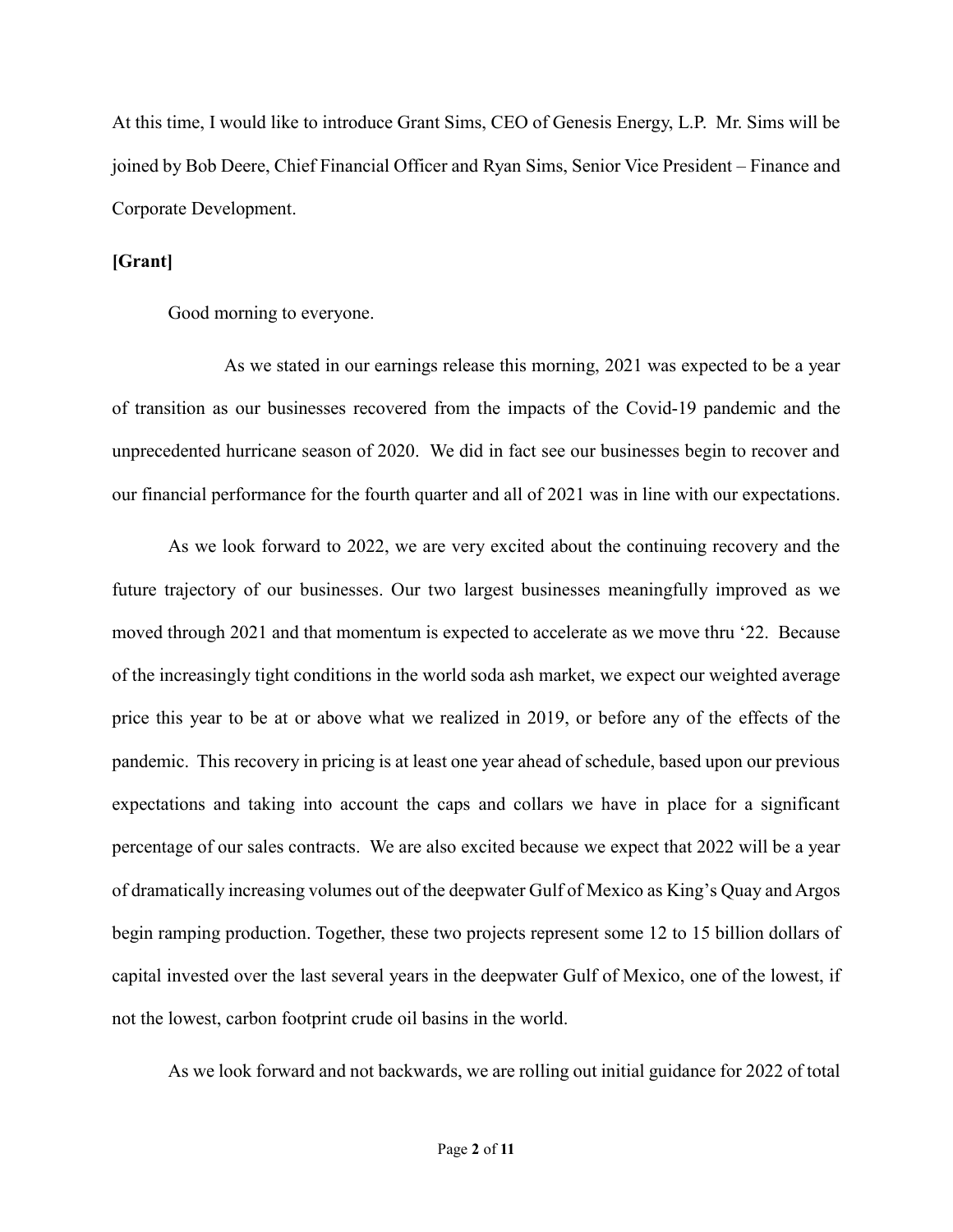Segment Margin expected in the \$620-\$640 million range and Adjusted EBITDA expected in the \$565-\$585 million range. Both of these ranges reflect zero payments from our legacy CO2 pipeline business (which totaled \$70 million in 2021), only a 64% interest in CHOPS for the entire year and no add-backs or pro forma adjustments as explicitly allowed under our senior secured credit facility to determine covenant compliance and/or pricing thereunder.

The Segment Margin and Adjusted EBITDA expectations for 2022 are both higher by more than 15% year over year, adjusting 2021 for the \$70 million we received from Denbury and even though we owned all of CHOPS for some 10 and a half months last year.

I will now focus on our individual business segments.

During the quarter, our offshore pipeline transportation business performed in line with our expectations. Notably we made the strategic decision to sell a 36% equity interest in our CHOPS pipeline for gross proceeds of approximately \$418 million. We felt this transaction helped us accomplish three main objectives, the first of which was taking any perceived covenant risk off the table. We used the proceeds to pay down 100 percent of our term loan with the remainder being used to reduce the amounts outstanding under our senior secured revolving credit facility which contributed to us having a leverage ratio under five times, as calculated pursuant to our senior secured credit facility, for the first time in almost two and a half years. Second, the transaction provided us with ample liquidity to fund the remaining capital associated with our Granger expansion project with more cost efficient dollars, which we estimate will save us over \$10 million dollars annually in the coming years, versus drawing additional funds under the Alkali asset level preferred. Finally, the transaction, based on an 8/8ths valuation of \$1.16 billion and an estimated earnings range for CHOPS of around \$110 million in 2023, implied a multiple of roughly 11 times forward earnings for CHOPS. We believe this is a tangible, recent and real valuation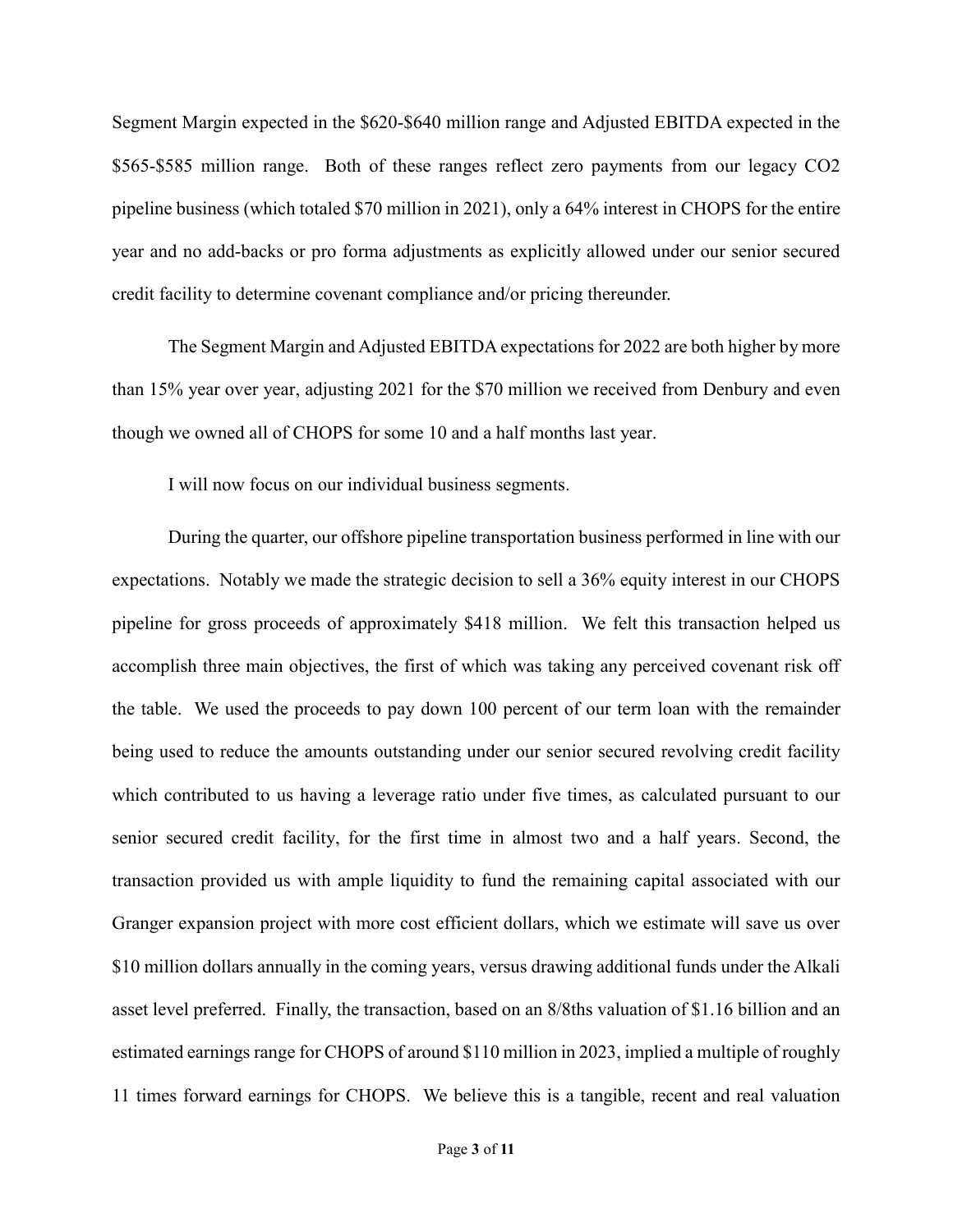marker that should help the investment community, whether you're on the buy side or the sell side, quote un-quote, re-price our entire offshore segment in your sum of the parts valuation models. If one were to apply this multiple to our 2022 segment margin guidance for offshore of some \$345 million, which by the way will be even higher in 2023, one could derive a stand-alone valuation for just this part of our business of some \$3.8 billion dollars.

As we said in the release, our two large upstream developments are now just months away from achieving first production. Both the Argos and King's Quay floating production systems have been anchored in place in the Gulf of Mexico and both are working to achieve first production soon. We anticipate them ramping production up to their design capacities of some 80,000 barrels a day and 140,000 barrels a day, respectively, as we move through 2022 and into 2023. Activity levels in and around our assets continue to be exciting in terms of future opportunities to provide midstream services to the upstream community in the Gulf of Mexico, as they continue to spend billions and billions and billions of dollars in one of the most prolific, profitable and lowest carbon footprint crude oil basins in the world.

Now turning to our sodium minerals and sulfur services segment.

As we mentioned in our earnings release, the demand for soda ash continues to improve through a combination of a recovery in global economic activity along with the various tailwinds associated with the energy transition and specifically its applications for both solar panels and lithium batteries. This rapidly increasing demand coupled with, as a practical matter, a net decrease in supply provided a favorable environment for price redetermination for our volumes to be sold in 2022. As such, we anticipate our weighted average realized price in 2022, even after taking into account the caps and collars under a significant percentage of our multi-year sales agreements, to actually exceed the weighted average price we realized in 2019.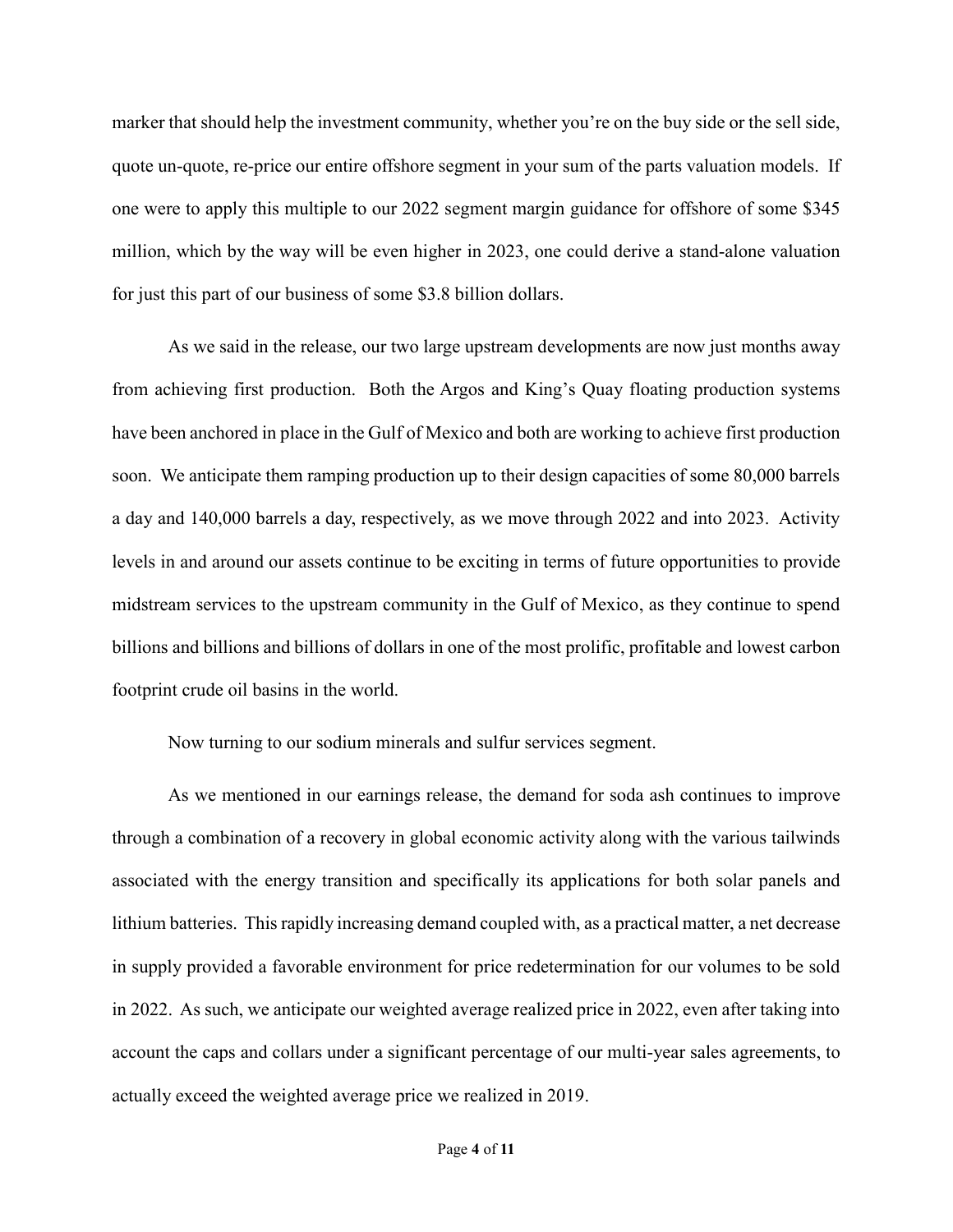This favorable environment also afforded Genesis and ANSAC the opportunity to continue to optimize contract terms to not only take advantage of current prices but also to further reduce our exposure to any significant fluctuations in energy prices and bulk shipping rates. As of today, approximately 50% of our domestic sales contracts and 75% of our international sales contracts via ANSAC contain provisions that allow us to pass along certain increases in energy costs directly to our customers. As contract terms allow, we will look to include similar provisions in all of our remaining contracts. In the case of ANSAC, a fuel surcharge for increases in bunker fuel related to its cost of maritime transportation has now been implemented for 100% of its contracts. The range in the guidance we provided today reflects these improvements in our soda ash contracts, which are ultimately designed to limit our exposure to volatility in natural gas prices and marine transportation costs.

While domestic markets continue to recover, we have seen demand in Latin America recover to at or above pre-pandemic levels. Demand in Asia outside of China remains slightly below pre-pandemic levels, but including China, total demand across Asia is now above prepandemic levels, even as the market deals with the temporary reduction in economic activity associated with the Chinese New Year and hosting of the Olympic Games. Any effects of this temporary lagging demand in Asia should be more than offset with supply rationalizations, including a closure of a 1.3 million ton per year synthetic soda ash facility in China just in December of last year, as well as the increasing cost structure of synthetic producers in China and across the globe as a result of higher energy input costs, stricter environmental regulations and increasing container shipping rates for export volumes. Chinese exports remain below historical averages as Chinese exporters continue to supply the domestic market which ultimately reduces the amount of soda ash available to markets in Asia outside of China.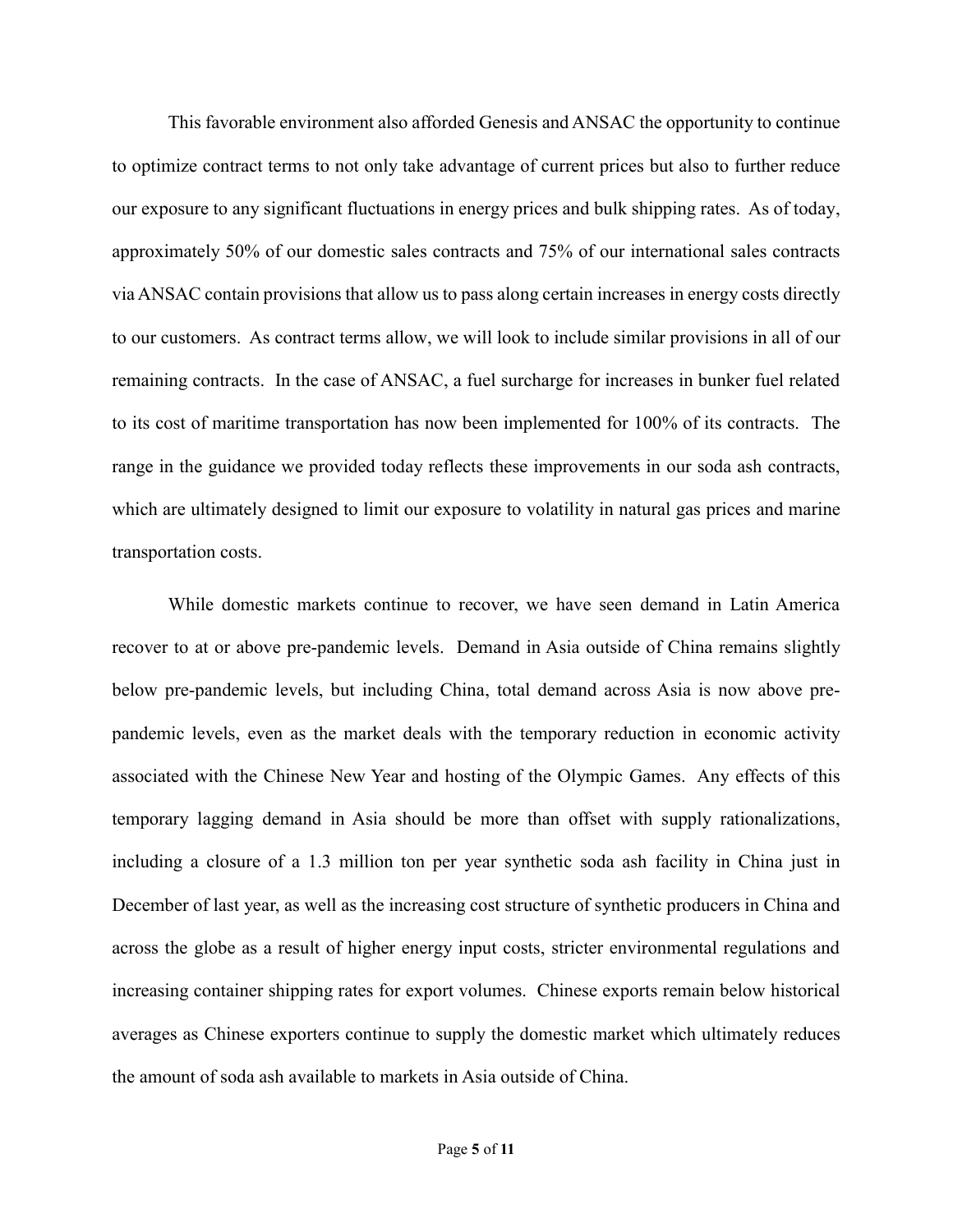While on the topic of Chinese soda ash, I wanted to touch briefly on the assessments of physical spot prices, FOB China, which are reported by a certain financial news service to which many folks subscribe. No matter what the reported FOB Chinese price is, it is important to note that neither Genesis nor ANSAC sell any volumes directly into the spot market for which this price is at all relevant, primarily because of the lengthy supply chain from Green River, Wyoming to Asian markets, as well as the fact that each distinct geographic market has its own supply and demand dynamics driven in large part by the existence or non-existence of local synthetic production and the transportation costs from other exporting regions. I'm not 100 percent sure, in fact, that this reported price has ever even been mentioned in any of our pricing discussions with any of our customers. If we were to try and sell significant volumes into China's domestic market, we would face tariffs and substantial intra China transportation expenses. This reported price, or maybe even just its movements, is reasonably relevant for the supply/demand balance inside China. It is also indicative and reflective of the increased costs faced by Chinese synthetic producers. To compete internationally, those synthetic producers would also face transportation expense to get to an export point and container freight expense on top of this price to get to other markets. It's just not that simple to translate or calculate its absolute relevance to our, or any other US producers', financial results this quarter or even this year given the structure of our contracts.

Having said that, it clearly ran up through most of '21, then dipped slightly in anticipation of the events I mentioned earlier, and now has reversed and is increasing again. Directionally that's a good thing. Given its quantum shift to the upside over the last year or so, one could surmise that there is ample room for prices, FOB Green River, Wyoming, to increase in coming years, beyond the increases we will already realize in 2022.

As we look forward, we do not see anything on the horizon to significantly alter this higher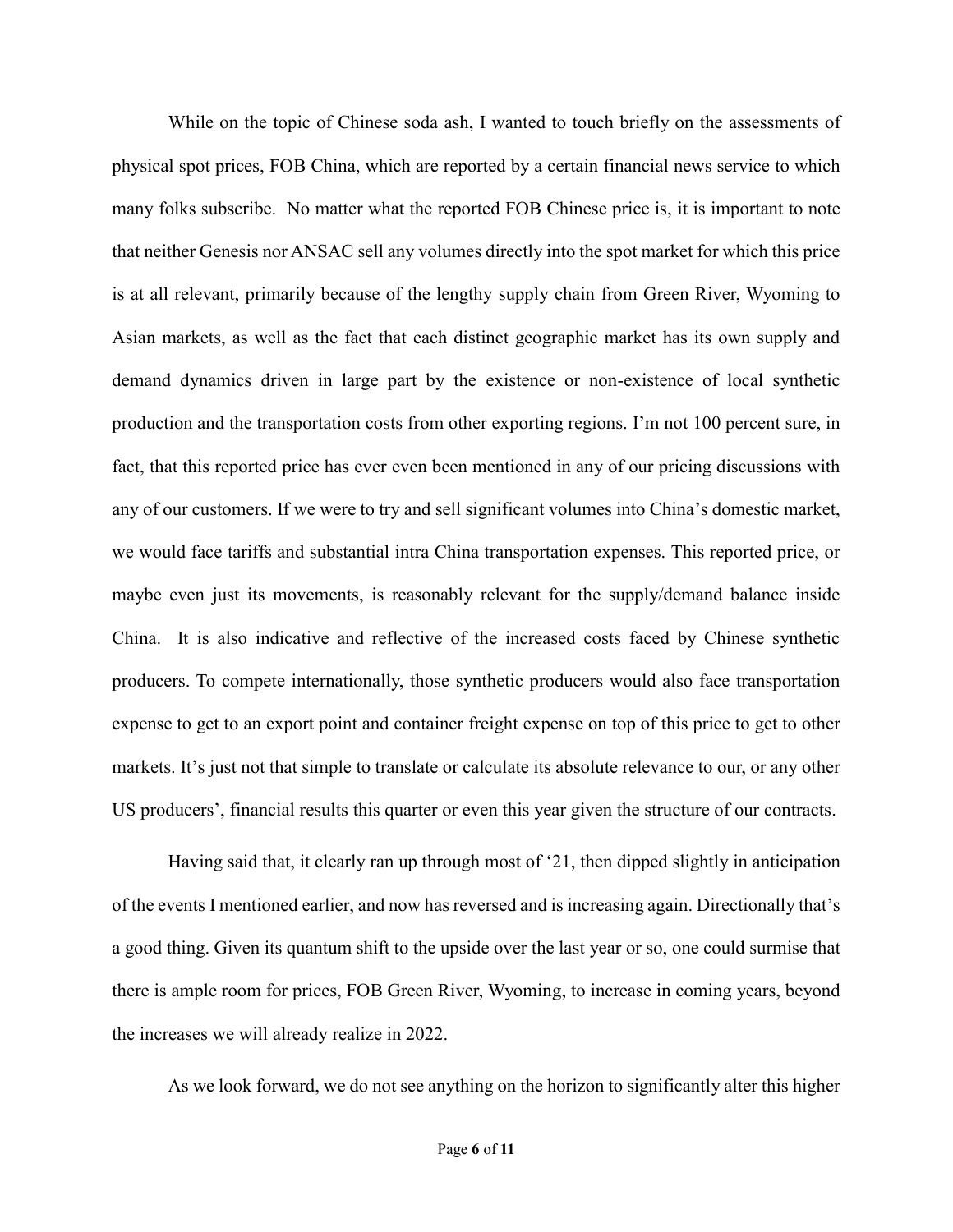priced environment. Demand growth with flat supply will always drive prices higher. As we have discussed, the costs associated with synthetic producers have dramatically increased, providing a constructive backdrop for soda ash prices. If the current supply and demand dynamic and other macro-economic conditions hold, all else being equal, and even after taking into account the caps and collars in our multi-year contracts, our weighted average realized price in '23 could easily move higher by more than \$10 per ton, across all of the 3.5 million tons we sell just from our Westvaco production facilities.

Based on current, and our expectation of future market conditions, we have made the decision to restart our original Granger production facility and its roughly 550,000 tons of annual production in the first quarter of 2023. The Granger expansion, representing an incremental 750,000 tons or so of annual production remains on schedule and, importantly, on budget for first production in the third quarter of 2023. This incremental production, both from the restart and the expansion of the Granger facility, will further increase our produced tons to primarily serve rapidly growing demand in our export markets.

When fully expanded and on-line in the 3rd quarter of 2023, the Granger expansion will be the first global expansion of natural soda ash in over 4 years and we would expect to ramp to its design capacity of 1.3 million tons per year over the subsequent  $9 - 12$  month period. The Granger design is based upon our patented ELDM alkaline brine-based technology which we have been operating for more than 25 years.

Interestingly, export prices, FOB Wyoming, are expected to be some 20 dollars per ton higher in 2022, and maybe more in '23 and beyond, than those we were receiving when we originally sanctioned the Granger expansion in the third quarter of 2019. At that time, we indicated the expansion was around a 6 or 7 times deal given a \$350 million investment. If export prices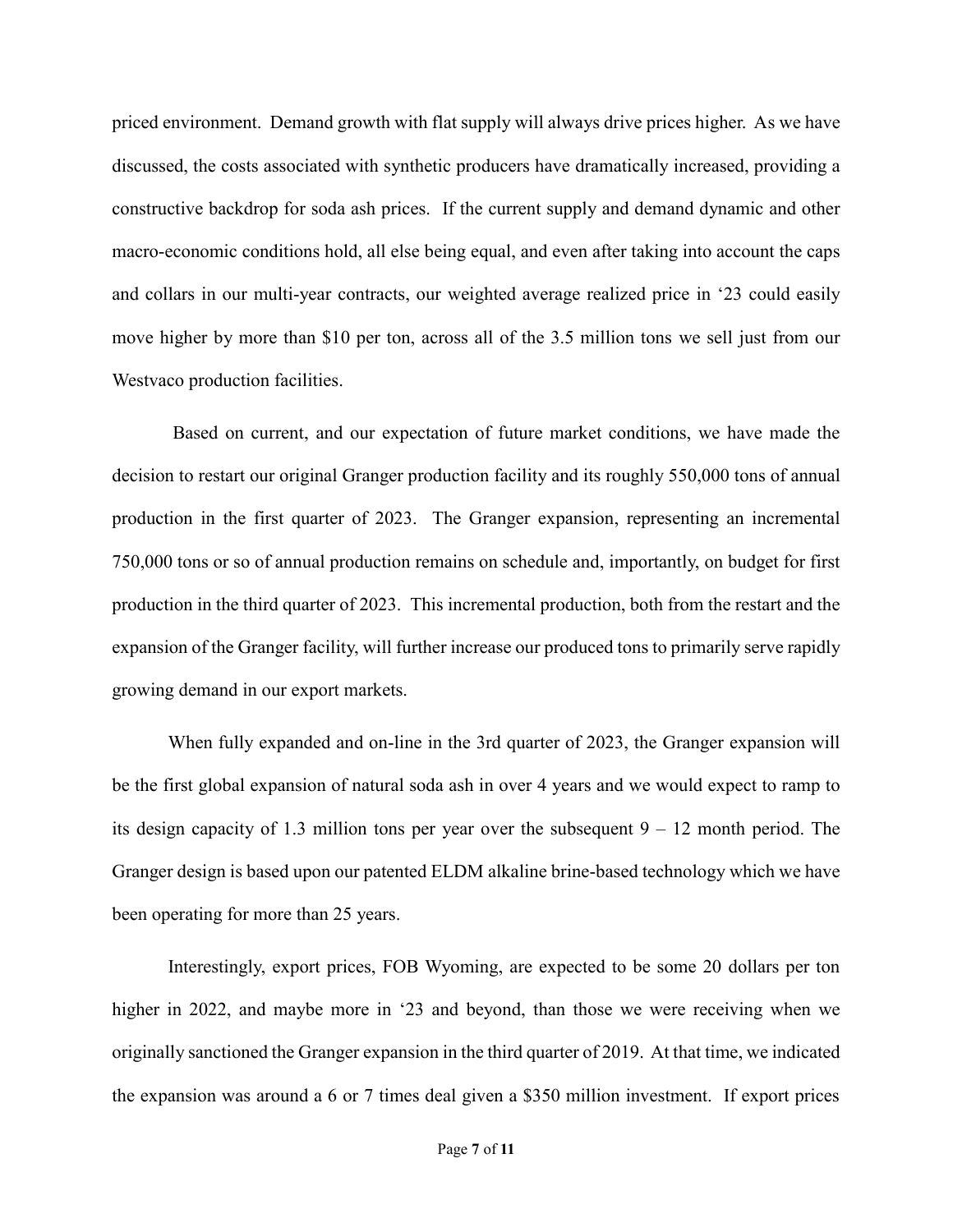and market conditions hold, then the Granger expansion could turn out to be more like a 4 or 5 times deal once fully ramped and on-line. The Granger expansion appears very, very attractive, and the remaining capital to be spent represents the lion's share of the several hundred million dollars of growth capital we expect to spend this year.

Also of note, during the fourth quarter, we saw Sisecam, a multi-national glass and chemicals manufacturer our of Europe, acquire a controlling stake in one of our neighbors in Green River, Wyoming. The consideration paid implied a transaction value of roughly \$530 per ton of existing production capacity. This recent data point, if applied to our fully expanded 4.8 million tons of production capacity, would imply a valuation of over \$2.5 billion dollars for our soda ash business by itself. Sicecam's published investment presentation laid out their investment rationale and highlighted some key topics. The first was that global demand for soda ash was going to continue to grow by approximately 3 percent per annum, at least, through 2028, due to the resiliency of end markets and the tailwinds associated with various green initiatives. I will note this growth forecast was also recently confirmed by IHS on a call hosted by sell-side research just within the last couple of weeks. Starting from a base, world-wide market including China of around 60 million tons, that's dramatic in terms of the incremental supply required to meet that demand. Furthermore, Sisecam mentioned ESG considerations was leading a structural shift to natural soda ash sources due to its lower emissions and more environmentally benign footprint when compared to the synthetic production alternative. They concluded by suggesting they believed there was significant upside potential for future soda ash prices, primarily driven by this increasing demand, the rising costs of synthetic production and ESG considerations.

It is reasonable to say this transaction further reinforces and validates our original investment thesis of natural soda ash being structurally advantaged on the global market versus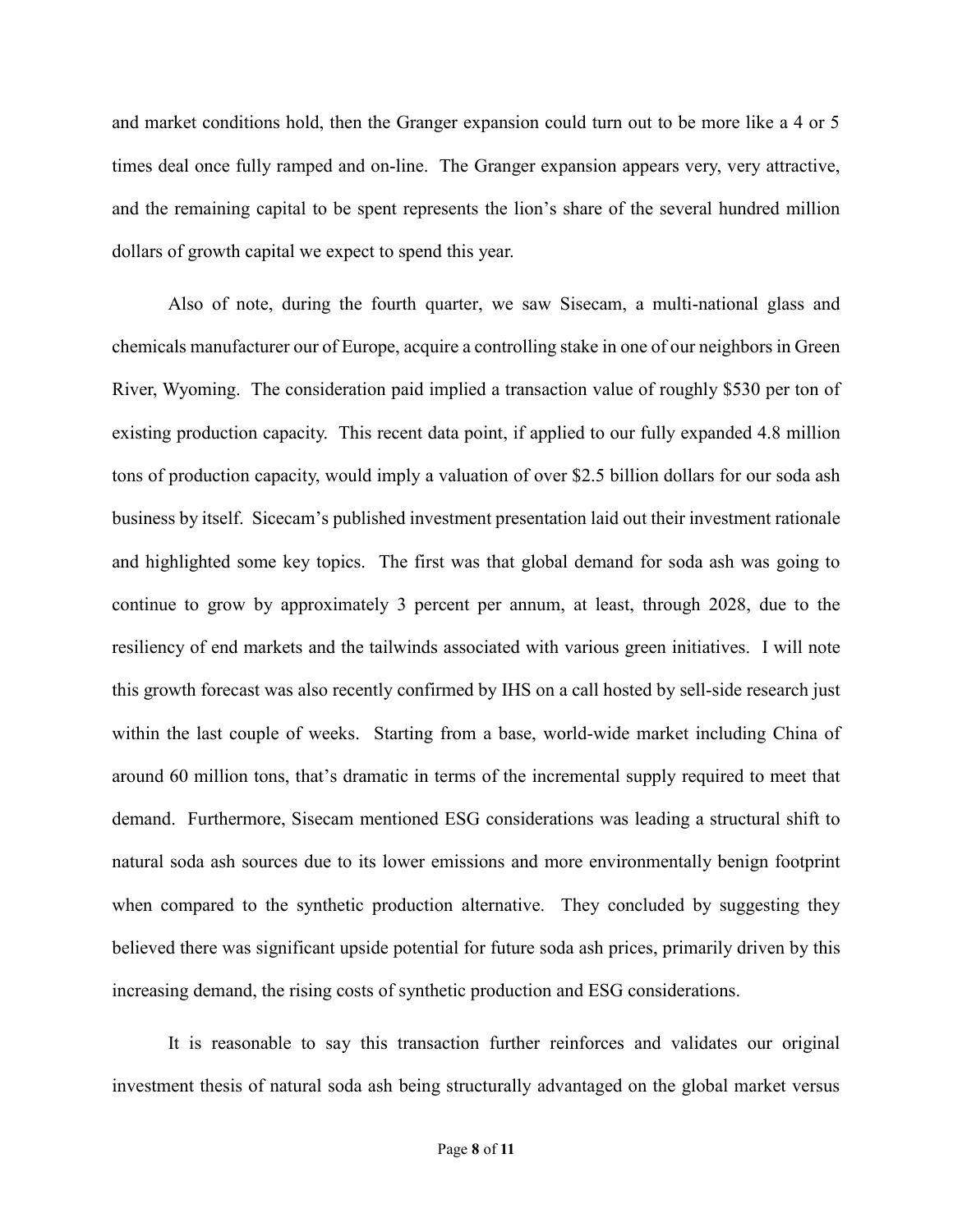the synthetic alternative, through a combination of lower production costs, lower energy input costs and a lower carbon footprint. We are confident this thesis will continue to provide the framework for continued improving results from this segment over the years ahead.

Our legacy refinery services business continues to perform in line with our expectations. We continue to see steady demand from our copper mining customers as copper prices remain at or near an all-time high given its important role in the energy transition. Along with being one of the most environmentally friendly methods to handle sulfur entrained in the crude oil consumed at a refinery, we continue to see utility and other manufacturing customers use our sulfur removal by-product to help them reduce harmful emissions in their respective operations.

This business has been remarkably resilient and a steady financial contributor over the 15 plus years that we've owned it, and over the decades before we became involved. We would argue this legacy refinery or sulfur service business is deserving of a low double digit multiple, given that history of consistent financial performance across multiple economic cycles. If one were to agree with that premise and then one were to add to that the recent market valuation of our soda ash operations mentioned earlier, one could come up with a valuation of our total Sodium Minerals and Sulfur Services segment of north of 3 billion dollars; again for those interested in actually analyzing and deriving a sum of the parts valuation of our businesses.

Moving on, overall market conditions in our marine transportation segment continue to improve as we have seen utilization rates on our equipment steadily increase as refinery utilization continues to recover and light / heavy differentials return to historical norms. More importantly the industry has been disciplined with little to no new equipment being built over the last several years. This, when combined with the continued retirement of older equipment, has contributed to a net reduction in overall supply of marine tonnage across all classes of Jones Act vessels. We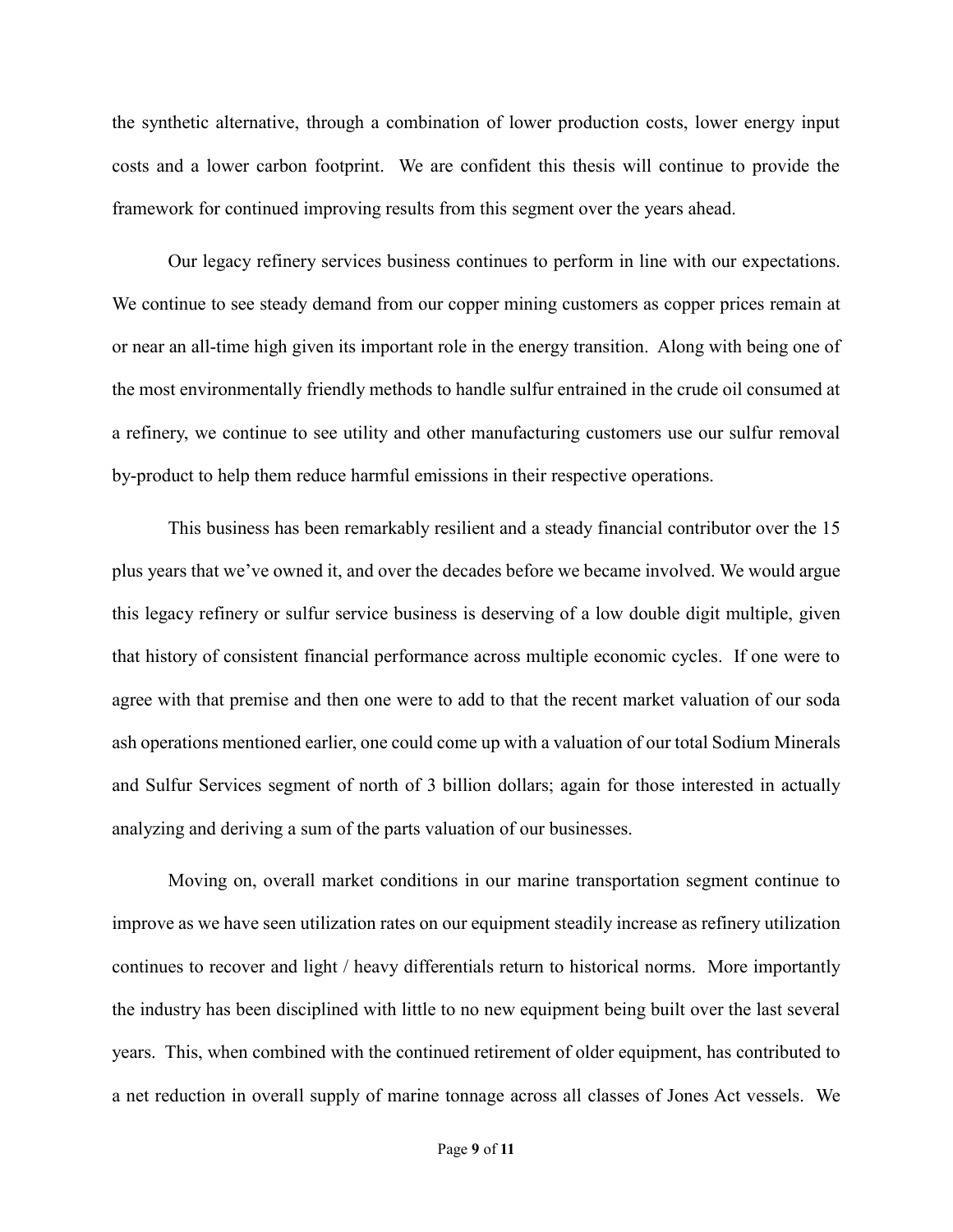believe this macro theme should provide the backdrop for increasing utilization and day rates as we move through 2022 and beyond. As a result, we expect the Segment Margin for marine, as we have historically presented it with a significant portion of maintenance capital being expensed as a practical matter in our presentation of Segment Margin, to be approximately 50 million, at the midpoint of our expectations for 2022.

In our onshore facilities and transportation segment, we expect increasing volume activity in an around our assets in the Baton Rouge corridor as we move through the year. We would also expect volumes and utilization of our terminals and pipelines in Texas City and South Louisiana to improve this year as we see volumes ramp from the offshore and make their way to our increasingly integrated onshore facilities for further distribution to refining centers or other infrastructure along the Gulf Coast. As a result, we would expect the midpoint of Segment Margin for our onshore facilities and transportation segment to total approximately \$25 million in 2022, which will start out relatively small on a quarterly basis but accelerate through the year.

In summary, as we get 2020 and 2021 in our rear view mirror, we remain very excited with the expected improving financial results of our market leading businesses and continue to have an increasingly clear line of sight of \$700-\$800 million of annual Adjusted EBITDA in coming years, even after the sale of a minority interest in CHOPS. This outlook highlights the resiliency of our businesses and demonstrates the tremendous operating leverage we have to overall improving market conditions. The management team and board of directors remain steadfast in our commitment to build long-term value for all of our stakeholders, and we believe the decisions we are making reflect this commitment and our confidence in Genesis moving forward.

I would like to once again recognize our entire workforce, and especially our miners, mariners and offshore personnel for their efforts and unwavering commitment to safe and